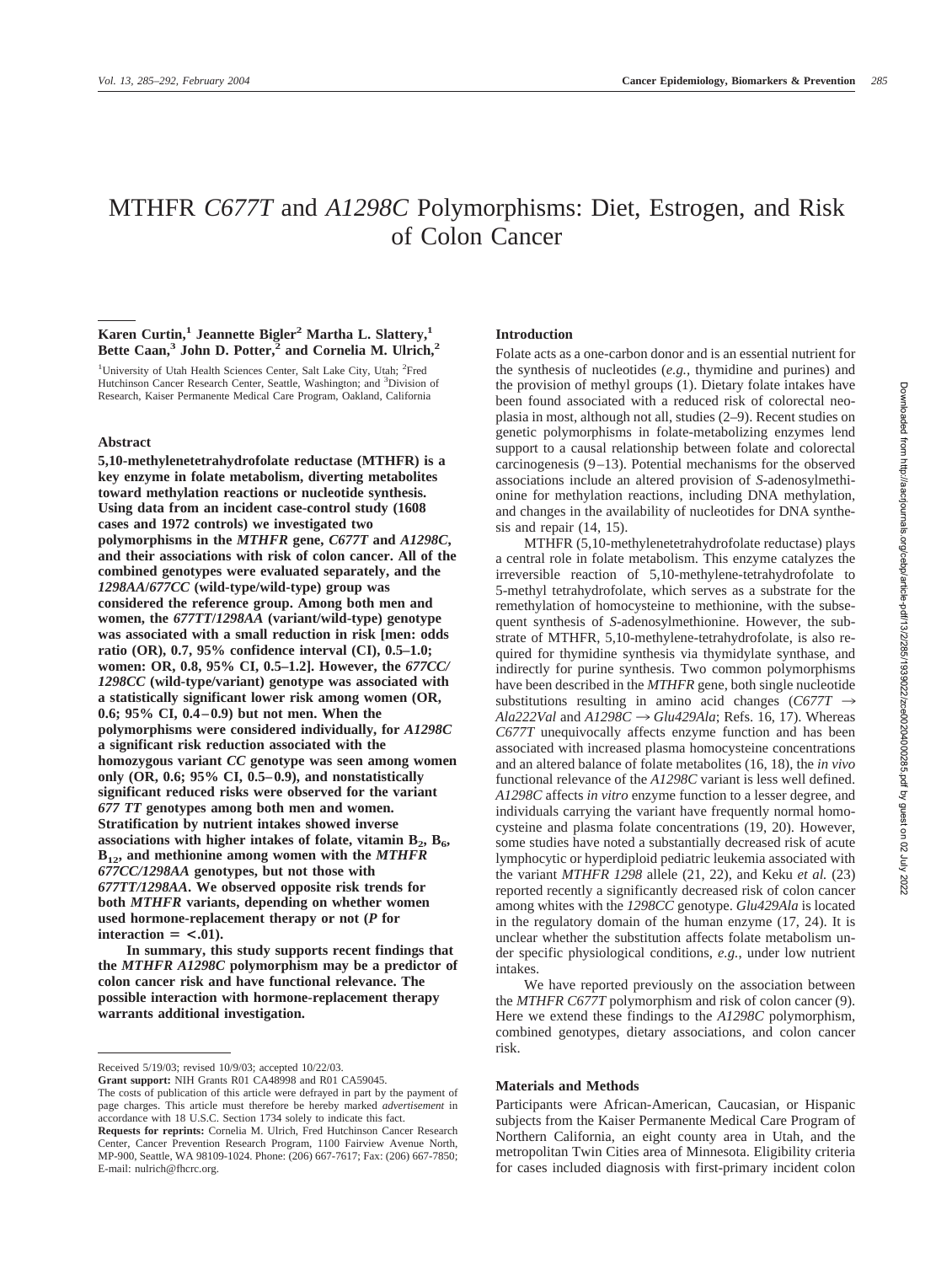cancer (ICD-O 2nd edition codes 18.0 and 18.2–18.9) between October 1, 1991 and September 30, 1994; between 30 and 79 years of age at time of diagnosis; and mentally competent to complete the interview. Proximal tumors were defined as cecum through transverse colon; tumors in the splenic flexure, and descending and sigmoid colon were categorized as distal. Cases with adenocarcinoma or carcinoma of the rectosigmoid junction or rectum (defined as the first 15 cm from the anal opening), with known familial adenomatous polyposis, ulcerative colitis, or Crohn's disease were not eligible. Of all of the cases identified, 65% of those contacted consented to participate in the study. Controls who had never had a previous colorectal tumor were selected from Kaiser Permanente Medical Care Program membership lists in California, driver's license lists, random-digit-dialing, or Centers for Medicare & Medicaid Services lists (formerly known as the Health Care Finance Administration), for Utah, and driver's license or state identification lists in Minnesota. These methods have been described in detail (25). Of all of the controls selected, 64% participated.

**Data Collection.** Trained interviewers collected diet and lifestyle data using laptop computers. Study quality control methods have been described (26, 27). The referent period for the study was the calendar year  $\sim$  2 years before date of diagnosis (cases) or date of selection (controls).

Dietary intake data were ascertained using an adaptation of the validated CARDIA diet history questionnaire (27, 28). Participants were asked to determine which foods were eaten and the frequency with which foods were eaten. Nutrients were calculated using the Minnesota Nutrition Coordinating Center's nutrient database version 19. Study participants were asked if they took multivitamins and other vitamin or mineral supplements on a regular basis. Multivitamin and supplement use was categorized as described previously (29). One third of participants reported taking a multivitamin regularly. Less than 1% reported taking individual supplements of folate, vitamin B6, and vitamin B12. About 1% reported taking a B complex supplement.

**MTHFR Genotyping.** Of 4403 cases and controls with valid study data, 3680 (84%) had blood collected. Genomic DNA was extracted using methods described previously (30). Of individuals with DNA, originally 3283 had *MTHFR 677* genotype data. For this analysis, results for an additional 297 samples not available previously for *MTHFR 677* genotyping were assayed from DNA stored at the Fred Hutchinson Cancer Research Center, and subsequently all of the samples were genotyped for *MTHFR 1298* resulting in a total of 3580 cases and controls with genotype information for both *MTHFR 677* and *MTHFR 1298*.

The *C677T* and *A1298C* polymorphisms were detected by allelic discrimination using the 5' nuclease assay on a 7900HT sequence detection system (Applied Biosystems, Foster City, CA). The 5' nuclease genotyping assays were validated by genotyping 100 individuals by both 5' nuclease assay and RFLP (16, 24). There were no discrepancies. Genotyping of the *C677T* polymorphism was performed in 20  $\mu$ I reactions containing  $1 \times$  Taqman PCR core reagents (Applied Biosystems), 5 mm MgCl<sub>2</sub>, 200 nm each PCR primer (forward primer 5'CCGAAGCAGGGAGCTTTG 3' and reverse primer 5'CG-GTGCATGCCTTCACAA 3'), 100 nm MGB-probes (Applied Biosystems; C-allele 5'VIC-AAATCGgCTCCCGCAG3', Tallele 5'FAM-TGAAATCGaCTCCCGCA3'), 0.5 units Ampli-Taq Gold, 0.2 units AmpErase UNG, and 5 ng genomic DNA. Genotyping of the A1298C polymorphism was performed in 20

 $\mu$ l reactions containing 1  $\times$  Taqman PCR core reagents (Applied Biosystems), 3 mm MgCl<sub>2</sub>, 200 nm each PCR primer (forward primer 5'AGAGCAAGTCCCCCAAGGA 3' and reverse primer 5'CTTTGTGACCATTCCGGTTTG3'), 100 nM MGB probes (A-allele 5'VIC-AGTGAAGaAAGTGTCTTT3' and C-allele 5' 6-FAM-AGTGAAGcAAGTGTCTT3') 0.5 units AmpliTaq Gold, 0.2 units AmpErase UNG, and 5 ng genomic DNA. The amplification cycles were 50°C for 5 min, 95 °C for 10 min, and 40 cycles of 95 °C for 15 s, and 60 °C for 1 min. Positive controls for all of the genotypes as well as four negative controls were included in each plate. For quality control purposes, genotyping for 94 randomly selected samples was repeated. There were no discrepancies. Genotype frequencies among cases and controls for both *MTHFR* 677 and *MTHFR* 1298 were compatible with Hardy-Weinberg equilibrium  $(\chi^2 \text{ test})$ .

**Statistical Methods.** Logistic regression models were used to estimate associations in various ways. We stratified the data by combined *MTHFR 677* and *1298* genotype and estimated the risk of colon cancer given a certain genotype and population characteristics (*e.g.,* proximal or distal tumor site). The combined effects of *MTHFR 677* and *1298* were calculated using individuals who were homozygous wild-type for enzyme activity at both loci as the referent group. We assessed the joint interaction between genotype and specific level of nutrient intake by using those at the highest risk as a common referent point (low nutrient intake and wild-type for both *MTHFR 677* and *1298*). Similarly, the interaction between genotype and recent estrogen status in postmenopausal women was assessed using those at the highest risk as the referent group [no hormone replacement therapy (HRT) use] and wild-type for both *MTHFR 677* and *1298*.

Odds ratios (ORs) and 95% confidence intervals (CIs) were calculated from unconditional logistic regression models. In these models, age at diagnosis or selection, body mass index reported for the referent period  $(kg/m<sup>2</sup>)$ , long-term vigorous leisure-time physical activity, total energy intake, dietary fiber, dietary calcium, and usual number of cigarettes smoked per day on a regular basis were included as covariates to adjust for potential confounding. In models of risk of colon cancer, given genotype and nutrient intake, other B vitamins (dietary folate,  $B_2$ ,  $B_6$ , and  $B_{12}$ ), methionine, and current alcohol consumption were also included as covariates where appropriate. Categories of exposure for nutrients were based on the distribution of the control population for men and women separately. Tertile cutpoints were used to designate low (lowest tertile), intermediate (middle tertile), or high intake (upper tertile). Long-term alcohol exposure was based on gram amount from reported wine, beer, and liquor consumption averaged for 10 and 20 years ago. The cut-point for high exposure was  $\geq 20$  g/day for men and  $\geq$ 10 g/day for women, corresponding approximately with the upper tertile.

Separate analyses were performed for men and women to determine whether differences existed by sex, as most of the literature has focused on either men or women. Assessment of interactions among genotypes, diet, HRT, and the risk of colon cancer were based on departure from additive risks using the relative excess risk due to interaction formulation of Hosmer and Lemeshow (31) extended to more than two allelic combinations and/or environmental exposures. In addition to relative risk due to interaction, interactions between genotypes and hormone replacement therapy were assessed using a Wald  $\chi^2$ test of the difference between slopes from the (assumed linear) change in ORs holding either *MTHFR 677* or *1298* constant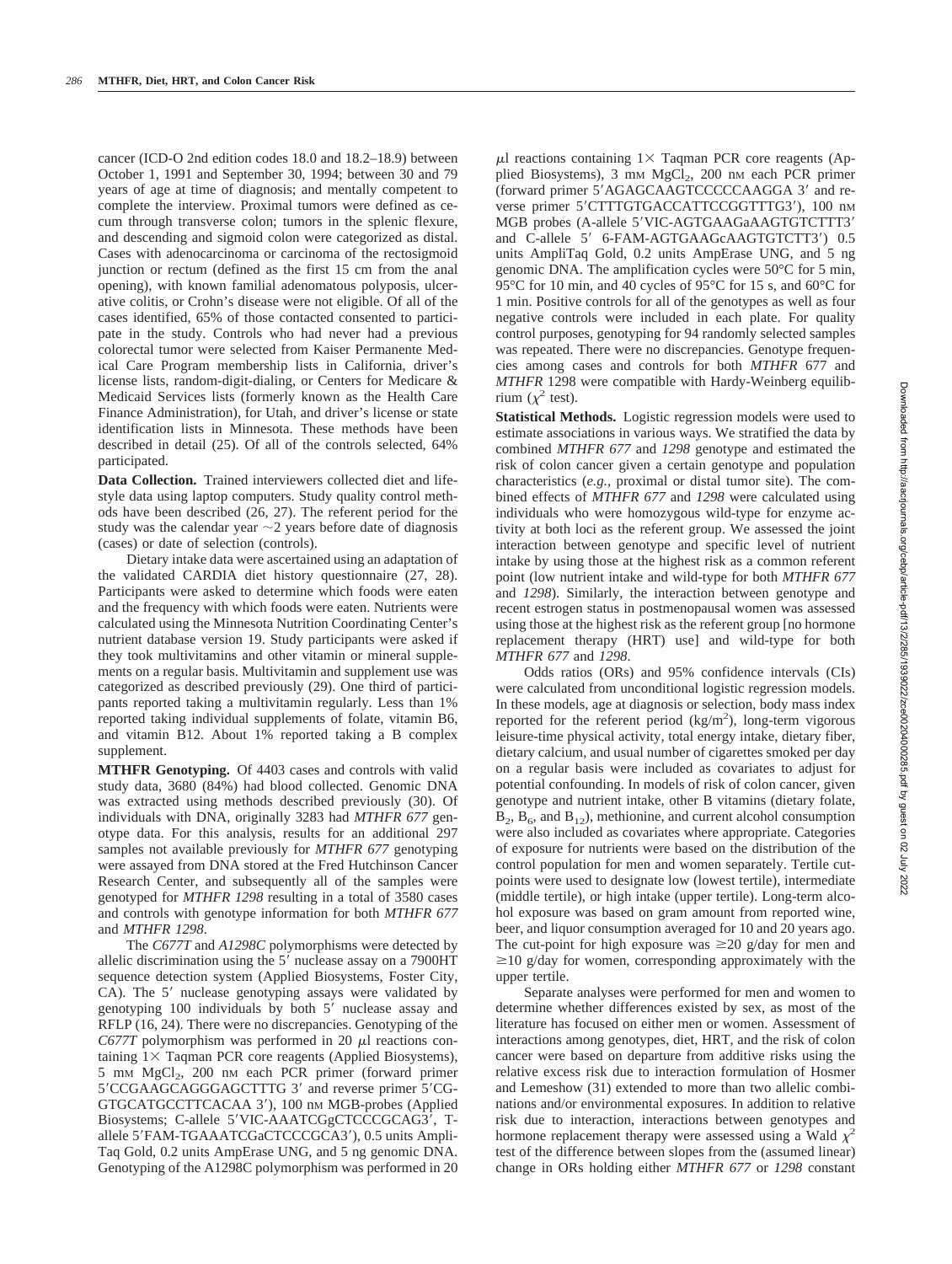(wild-type) and varying the other *MTHFR* genotype from wildtype to heterozygous to homozygous variant.

#### **Results**

Selected characteristics of the study population and *MTHFR* genotype frequencies by case and control status are presented in Table 1. The study participants were predominantly self-identified as Caucasian (92%), with the remainder Hispanic (4%) and African-American (4%). For African-Americans in the study population ( $n = 130$  with *MTHFR* data) variant genotypes *677 TT* or *1298 CC* were rarely observed (frequencies of 2% and 5%, respectively).

The distribution of cases and controls for *MTHFR* genotypes shows that *C677T* and *A1298C* are in complete linkage disequilibrium ( $\chi^2$  test, *P* <0.0001), with no evidence of the existence of an allele that carries both variants [inferred *MTHFR* alleles: *677C/1298A* (wild-type), *677T/1298A*, and *677C/1298C*]. When polymorphisms were evaluated sepa-

| Characteristics of the study population ( $n = 3580$ )<br>Table 1         |                       |                          |        |  |  |  |  |  |  |  |
|---------------------------------------------------------------------------|-----------------------|--------------------------|--------|--|--|--|--|--|--|--|
|                                                                           | Cases<br>$(n = 1608)$ | Controls<br>$(n = 1972)$ | $P^a$  |  |  |  |  |  |  |  |
| Tumor site                                                                |                       |                          |        |  |  |  |  |  |  |  |
| Proximal                                                                  | 794 (49%)             |                          |        |  |  |  |  |  |  |  |
| Distal                                                                    | 775 (48%)             |                          |        |  |  |  |  |  |  |  |
| Unknown site                                                              | 39 (3%)               |                          |        |  |  |  |  |  |  |  |
| Age at diagnosis or selection (range, 30–79)                              |                       |                          |        |  |  |  |  |  |  |  |
| $\text{Years}^b$                                                          | $64.4$ +/- 9.8        | $64.5$ +/-<br>10.1       | 0.77   |  |  |  |  |  |  |  |
| Sex                                                                       |                       |                          |        |  |  |  |  |  |  |  |
| Men                                                                       | 900 (56%)             | 1042 (53%)               |        |  |  |  |  |  |  |  |
| Women                                                                     | 708 (44%)             | 930 (47%)                | 0.06   |  |  |  |  |  |  |  |
| Recent hormone-replacement therapy use, postmenopausal women <sup>c</sup> |                       |                          |        |  |  |  |  |  |  |  |
| N <sub>o</sub>                                                            | 470 (77%)             | 551 (69%)                |        |  |  |  |  |  |  |  |
| Yes                                                                       | 144 (23%)             | 243 (31%)                | < 0.01 |  |  |  |  |  |  |  |
| Kilocalories <sup>b</sup>                                                 |                       |                          |        |  |  |  |  |  |  |  |
| Men                                                                       | $2773 + (-$           | $2637 +/-$               | 0.01   |  |  |  |  |  |  |  |
|                                                                           | 1217                  | 1160                     |        |  |  |  |  |  |  |  |
| Women                                                                     | $2048$ +/-            | $1972 + / -$             | 0.07   |  |  |  |  |  |  |  |
|                                                                           | 876                   | 831                      |        |  |  |  |  |  |  |  |
| Folate $(mcg/day)^d$                                                      |                       |                          |        |  |  |  |  |  |  |  |
| Men                                                                       | 387 (215)             | 393 (214)                | 0.80   |  |  |  |  |  |  |  |
| Women                                                                     | 320 (177)             | 321 (174)                | 0.68   |  |  |  |  |  |  |  |
| Vitamin $B_{12}$ (mcg/day) <sup>d</sup>                                   |                       |                          |        |  |  |  |  |  |  |  |
| Men                                                                       | 6.5(4.9)              | 6.3(4.7)                 | 0.18   |  |  |  |  |  |  |  |
| Women                                                                     | 4.5(3.4)              | 4.5(3.4)                 | 0.61   |  |  |  |  |  |  |  |
| Long-term alcohol intake $(gm/day)^d$                                     |                       |                          |        |  |  |  |  |  |  |  |
| Men                                                                       | 14.7(27.0)            | 12.0(24.8)               | 0.08   |  |  |  |  |  |  |  |
| Women                                                                     | 3.7(9.2)              | 3.7(9.0)                 | 0.43   |  |  |  |  |  |  |  |
| MTHFR 677 and 1298 genotypes <sup>e</sup>                                 |                       |                          |        |  |  |  |  |  |  |  |
| 677 CC (wt) and 1298 AA (wt)                                              | 223 (14%)             | 247 (13%)                |        |  |  |  |  |  |  |  |
| 677 CT (het) and 1298 AA (wt)                                             | 384 (24%)             | 455 (23%)                |        |  |  |  |  |  |  |  |
| 677 TT (var) and 1298 AA (wt)                                             | 150 (9%)              | 227 (12%)                |        |  |  |  |  |  |  |  |
| 677 CC (wt) and 1298 AC (het)                                             | 358 (22%)             | 424 (21%)                |        |  |  |  |  |  |  |  |
| 677 CT (het) and 1298 AC (het)                                            | 340 (21%)             | 403 (20%)                |        |  |  |  |  |  |  |  |
| 677 TT (var) and 1298 AC (het)                                            |                       |                          |        |  |  |  |  |  |  |  |
| 677 CC (wt) and 1298 CC (var)                                             | 153 (10%)             | 216 (11%)                |        |  |  |  |  |  |  |  |
| 677 CT (het) and 1298 CC (var)                                            |                       |                          |        |  |  |  |  |  |  |  |
| 677 TT (var) and 1298 CC (var)                                            |                       |                          | 0.17   |  |  |  |  |  |  |  |

 $a^a$  Based on  $\chi^2$  or *t* test.<br> *b* Mean +/- SD.

*<sup>d</sup>* Median (interquartile range) for dietary intake. Long-term alcohol intake based on consumption of wine, beer, and liquor for drinkers reported 10 and 20 years ago, averaged.

rately, with respect to the *C677T* polymorphism the homozygous variant genotype was associated with a slightly reduced risk in men (*CT versus CC* wild-type: OR, 1.1, 95% CI, 0.9– 1.3; *TT versus CC:* OR, 0.8, 95% CI, 0.5–1.1) and women (*CT versus CC:* OR, 0.9, 95% CI, 0.7–1.1; *TT versus CC:* OR, 0.8, 95% CI, 0.5–1.1). For *A1298C* no risk reduction was observed in men (*AC versus AA* wild-type: OR, 1.0, 95% CI, 0.8–1.2; *CC versus AA:* OR, 1.0, 95% CI, 0.7–1.4), but a reduced risk was seen for women (*AC versus AA* wild-type: OR, 1.0, 95% CI, 0.8–1.2; *CC versus AA*: OR, 0.6, 95% CI, 0.5–0.9). These risk estimates included the respective other polymorphism in the multivariate adjustment. Subsequently, we evaluated associations of *MTHFR 677/1298* genotypes compared with a reference group of individuals carrying two wild-type alleles (*MTHFR 677 CC*/*1298 AA*). Overall colon cancer risk estimates, stratified by sex, are shown in Table 2. Men who were homozygous variant *677 TT* and wild-type *1298 AA* showed the lowest risk in relation to the reference group (OR, 0.7; 95% CI, 0.5–1.0). When stratified by age, this association was observed only among men  $\geq 65$  years of age (OR, 0.6; 95% CI, 0.3–0.9). In men, the *A1298C* variant allele was not associated with colon cancer risk. Conversely in women, the *1298 CC* variant genotype (always occurring with wild-type *677 CC* genotype) was associated with a decreased risk (OR, 0.6; 95% CI, 0.4–0.9), and this association did not differ by age.

No appreciable difference in risk was seen for tumor site and either the *MTHFR 677* or *1298* genotypes (data not shown). Although allele frequencies for African-Americans were significantly different from those of Caucasians or Hispanics, stratification by race was not useful in determining associations for African-American participants due to small sample size and imprecise estimates (data not shown). The distribution of *MTHFR 677* and *MTHFR 1298* genotypes among African-Americans or Hispanics did not differ between cases and controls.

Associations between several dietary factors relevant to folate metabolism (folate, vitamin  $B_{12}$ , and alcohol) and combined *MTHFR* genotype in men and women are shown in Table 3. Due to the imprecise measure of intakes from supplements, this stratified analysis was restricted to individuals who indicated no regular intakes of vitamin supplements (1088 cases and 1315 controls), and, thus, reflects total dietary intakes.

In this study, we did not observe statistically significant alterations in colon-cancer risk associated with folate intake or *MTHFR* genotype in men. Trends toward a reduction in risk with high folate intake were observed only among those with *MTHFR 677CC/1298AA* (wild-type/wild-type) genotypes or those who carried a heterozygous/wild-type combination. Among women, any possible risk reduction associated with high-*versus*-low folate intakes was seen only among individuals with the *MTHFR 677 CC* genotype [note for example, among *MTHFR 677CC/1298AA*: low folate intake OR, 1.0 (ref); high folate intake OR, 0.5 and 95% CI, 0.2–1.3]. The lowest risk of colon cancer was seen among women with *677 CC* and *1298 CC* (wild-type/variant) genotypes who consumed a diet high in folate (OR, 0.2; 95% CI, 0.1–0.7; *P* interaction 0.09).

With respect to stratification by vitamin B<sub>12</sub> and *MTHFR* genotypes, no significant differences in colon cancer risk were seen for men. Among women, patterns were similar to those observed for folate intake, with a risk reduction suggested among those with the *MTHFR 1298 CC* variant genotype, in combination with a *677 CC* wild-type genotype (low vitamin  $B_{12}$  intake: OR, 0.8 and 95% CI, 0.3–2.1; high vitamin  $B_{12}$ intake OR, 0.2 and 95% CI, 0.1–0.7).

<sup>&</sup>lt;sup>c</sup> Hormone replacement therapy within 2 years of diagnosis/selection.

*<sup>e</sup>* Some genotypes of MTHFR 677 and 1298 were not observed, presumably due to complete linkage disequilibrium.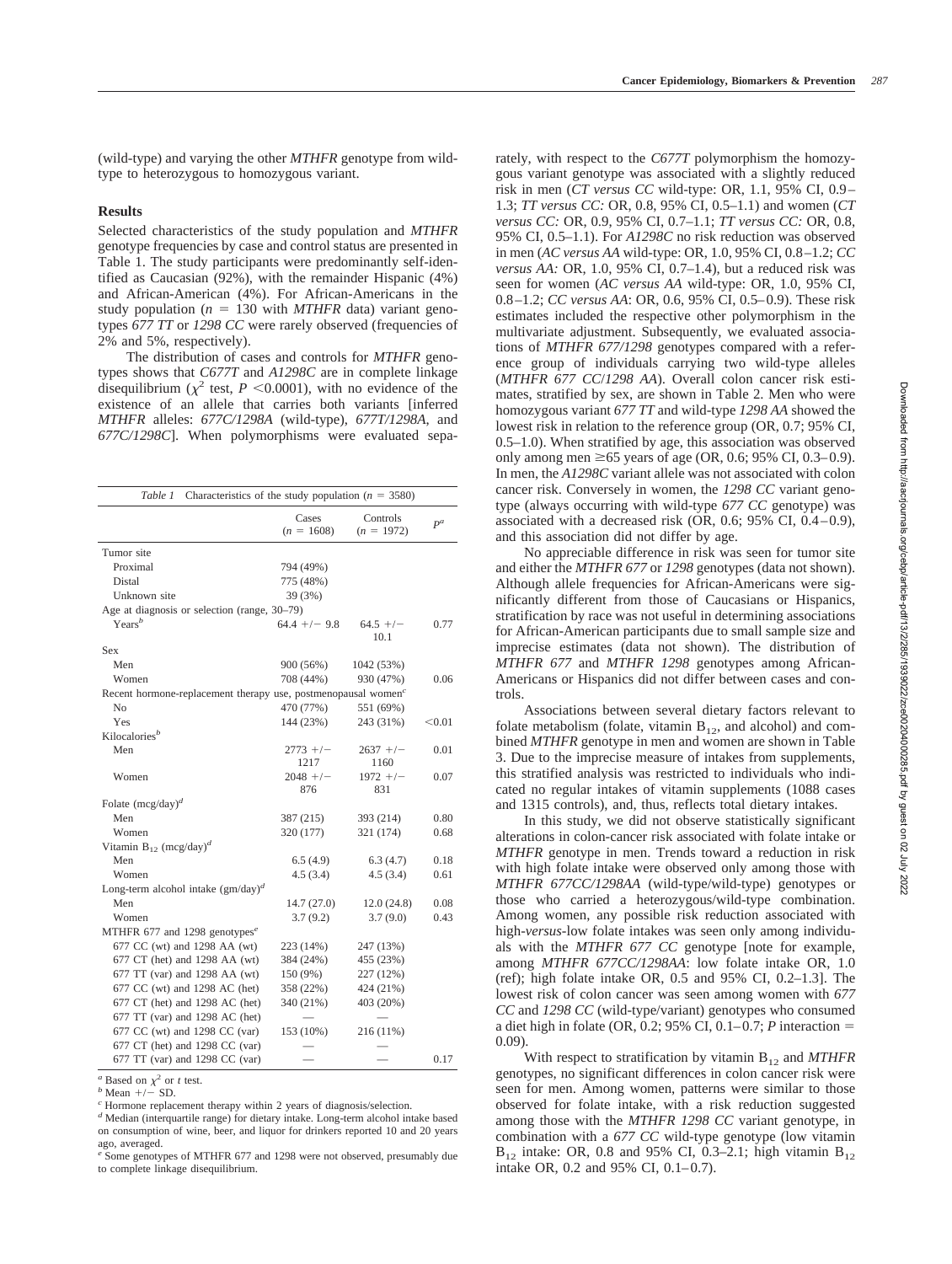| Association between MTHFR genotype and colon cancer risk stratified by sex and age <sup>a,b</sup><br>Table 2 |                                            |                                                         |                 |                 |               |                |           |               |             |                |           |               |
|--------------------------------------------------------------------------------------------------------------|--------------------------------------------|---------------------------------------------------------|-----------------|-----------------|---------------|----------------|-----------|---------------|-------------|----------------|-----------|---------------|
| MTHFR 677                                                                                                    |                                            | AA                                                      |                 |                 | MTHFR 1298 AC |                |           | CC            |             |                |           |               |
|                                                                                                              | Cases $(n)$                                | Controls $(n)$                                          | OR <sup>c</sup> | 95% CI          | Cases $(n)$   | Controls $(n)$ | <b>OR</b> | 95% CI        | Cases $(n)$ | Controls $(n)$ | <b>OR</b> | 95% CI        |
| Men                                                                                                          |                                            |                                                         |                 |                 |               |                |           |               |             |                |           |               |
| CC                                                                                                           | 131                                        | 145                                                     | 1.0             |                 | 178           | 217            | 0.9       | $(0.6-1.2)$   | 93          | 103            | 1.0       | $(0.7-1.4)$   |
| <b>CT</b>                                                                                                    | 211                                        | 236                                                     | 1.0             | $(0.7-1.3)$     | 201           | 215            | 1.0       | $(0.7-1.4)$   |             |                |           |               |
| <b>TT</b>                                                                                                    | 78                                         | 123                                                     | 0.7             | $(0.5-1.0)$     |               |                |           |               |             |                |           |               |
|                                                                                                              | Age of diagnosis/selection $\leq 65$ years |                                                         |                 |                 |               |                |           |               |             |                |           |               |
| CC                                                                                                           | 52                                         | 66                                                      | 1.0             |                 | 70            | 89             | 1.0       | $(0.6-1.6)$   | 38          | 34             | 1.3       | (0.7–2.4)     |
| <b>CT</b>                                                                                                    | 82                                         | 107                                                     | 0.9             | $(0.5-1.4)$     | 102           | 92             | 1.3       | $(0.8 - 2.1)$ |             |                |           |               |
| <b>TT</b>                                                                                                    | 32                                         | 37                                                      | 1.1             | $(0.6 - 2.0)$   |               |                |           |               |             |                |           |               |
|                                                                                                              |                                            | Age of diagnosis/selection 65-79 years                  |                 |                 |               |                |           |               |             |                |           |               |
| CC                                                                                                           | 79                                         | 79                                                      | 1.0             | $\qquad \qquad$ | 108           | 128            | 0.8       | $(0.5-1.2)$   | 55          | 69             | 0.8       | $(0.5-1.3)$   |
| <b>CT</b>                                                                                                    | 129                                        | 129                                                     | 1.1             | $(0.7-1.6)$     | 99            | 123            | 0.9       | $(0.6-1.3)$   |             |                |           |               |
| <b>TT</b>                                                                                                    | 46                                         | 86                                                      | 0.6             | $(0.3 - 0.9)$   |               |                |           |               |             |                |           |               |
|                                                                                                              |                                            | P interaction, age category and $MTHFR$ genotype = 0.34 |                 |                 |               |                |           |               |             |                |           |               |
| Women                                                                                                        |                                            |                                                         |                 |                 |               |                |           |               |             |                |           |               |
| CC                                                                                                           | 89                                         | 102                                                     | 1.0             | $\qquad \qquad$ | 178           | 206            | 1.0       | $(0.7-1.4)$   | 60          | 113            | 0.6       | $(0.4 - 0.9)$ |
| <b>CT</b>                                                                                                    | 171                                        | 217                                                     | 0.9             | $(0.6-1.3)$     | 134           | 184            | 0.9       | $(0.6 - 1.2)$ |             |                |           |               |
| <b>TT</b>                                                                                                    | 71                                         | 103                                                     | 0.8             | $(0.5-1.2)$     |               |                |           |               |             |                |           |               |
|                                                                                                              | Age of diagnosis/selection $\leq 65$ years |                                                         |                 |                 |               |                |           |               |             |                |           |               |
| CC                                                                                                           | 38                                         | 47                                                      | 1.0             |                 | 78            | 72             | 1.4       | $(0.8 - 2.4)$ | 21          | 39             | 0.7       | $(0.3-1.4)$   |
| <b>CT</b>                                                                                                    | 72                                         | 88                                                      | 1.1             | $(0.6-1.8)$     | 52            | 81             | 0.9       | $(0.5 - 1.7)$ |             |                |           |               |
| <b>TT</b>                                                                                                    | 27                                         | 38                                                      | 1.0             | $(0.5-1.9)$     |               |                |           |               |             |                |           |               |
|                                                                                                              |                                            | Age of diagnosis/selection 65-79 years                  |                 |                 |               |                |           |               |             |                |           |               |
| CC                                                                                                           | 51                                         | 55                                                      | 1.0             |                 | 100           | 134            | 0.8       | $(0.5-1.3)$   | 39          | 74             | 0.6       | $(0.3-1.0)$   |
| <b>CT</b>                                                                                                    | 99                                         | 129                                                     | 0.8             | $(0.5-1.3)$     | 82            | 103            | 0.8       | $(0.5-1.4)$   |             |                |           |               |
| <b>TT</b>                                                                                                    | 44                                         | 65                                                      | 0.7             | $(0.4-1.2)$     |               |                |           |               |             |                |           |               |
|                                                                                                              |                                            | P interaction, age category and $MTHFR$ genotype = 0.86 |                 |                 |               |                |           |               |             |                |           |               |

<sup>a</sup> Adjusted for age, body mass index, lifetime vigorous activity, energy intake, dietary fiber, dietary calcium, and usual number of cigarettes smoked. Participants with missing data for any of these variables were excluded (11 men and 10 women).

*<sup>b</sup> MTHFR 677/1298* genotypes *CT/CC, TT/AC,* and *TT/CC* were not observed in the study population. *<sup>c</sup>* OR, odds ratio; CI, confidence interval.

A significant interaction was seen in men for long-term alcohol intake and  $MTHFR$  genotypes ( $P = 0.03$ ). Men with the *677 TT*/*1298 AA* genotype and alcohol intake of 20 g/day experienced a reduced risk (OR, 0.3; 95% CI, 0.1–0.7) compared with *677 CC/1298AA* (wild-type/wild-type) and no alcohol intake. In women, alcohol intake of at least 10 g/day was associated with reduced risk among those with the *677 CC*/ *1298 CC* genotype (OR, 0.2; 95% CI, 0–0.8); the *P* for interaction was not significant.

Associations among vitamins  $B_2$ ,  $B_6$ , and methionine, and *MTHFR* genotype were similar to folate results in both men and women (data not shown); among women, apparent risk reductions with higher intakes were limited to those with *677 CC* genotypes, predominantly those with the combined *677CC/ 1298CC* (wild-type/variant) genotype (data not shown).

Analyses using nutrients based on quartile categories or collapsed quintile categories (extreme quintiles and the middle three groups combined) were not different from those using categories based on tertile cutoff points. When nutrient densities (per 1000 kcal) were used to stratify intake category, results were also not materially different.

Due to the observed differences in *MTHFR* genotype risk among men and women, and because recent studies suggest a relationship between HRT and homocysteine concentrations (32–36), we investigated associations between *MTHFR* genotype and HRT use within the past 2 years in postmenopausal women (Table 4). For *MTHFR C677T*, any risk reduction found with use of HRT was limited to individuals with both wild-type *MTHFR 677 CC*/*1298 AA* genotypes (no HRT use: OR, 1.0, ref *versus* HRT use: OR, 0.3; 95% CI, 0.1–0.6), but not seen among those homozygous for the variant *677 T* allele (no HRT

use: OR, 0.6, 95% CI, 0.4–1.1 *versus* HRT use: OR, 0.6, 95% CI, 0.3–1.2). The same relationship was observed for the *MTHFR A1298C* polymorphism: HRT was associated with a decreased risk among those with the wild-type *677CC/1298AA* (no HRT use: OR, 1.0, ref *versus* HRT use: OR, 0.3, 95% CI, 0.1–0.6) but not among those with the *677CC/1298CC* (wildtype/homozygous variant) genotype (no HRT use: OR, 0.4, 95% CI, 0.2–0.7 *versus* HRT use: OR, 0.5, 95% CI, 0.2–1.1). Concurrently, we observed opposite trends associated with both variant *MTHFR* alleles compared with joint wild-type among postmenopausal women who used HRT within the past 2 years *versus* those who did not. The interaction between combined *MTHFR* genotypes and HRT use was statistically significant calculated as relative excess risk of interaction ( $P < 0.01$ ). A test for interaction based on comparison of slopes was also statistically significant for the *A1298C*/HRT use relationship (two-sided  $P = 0.04$  for Wald  $\chi^2$  test of slopes). Although these analyses are based on relatively small numbers of participants, their consistency across both *MTHFR* variants may be suggestive of a true interaction between hormone replacement therapy and *MTHFR* genotype.

#### **Discussion**

In this large multicenter case-control study of colon cancer, we were able to investigate both common *MTHFR* polymorphisms (*C677T* and *A1298C*) by stratifying on the combined genotypes, and to undertake subgroup analyses by nutrients and hormone-replacement therapy. Overall, we showed similar risk estimates for the *C677T* variant (see also Ref. 9) as other groups, indicating a slight inverse association with colon cancer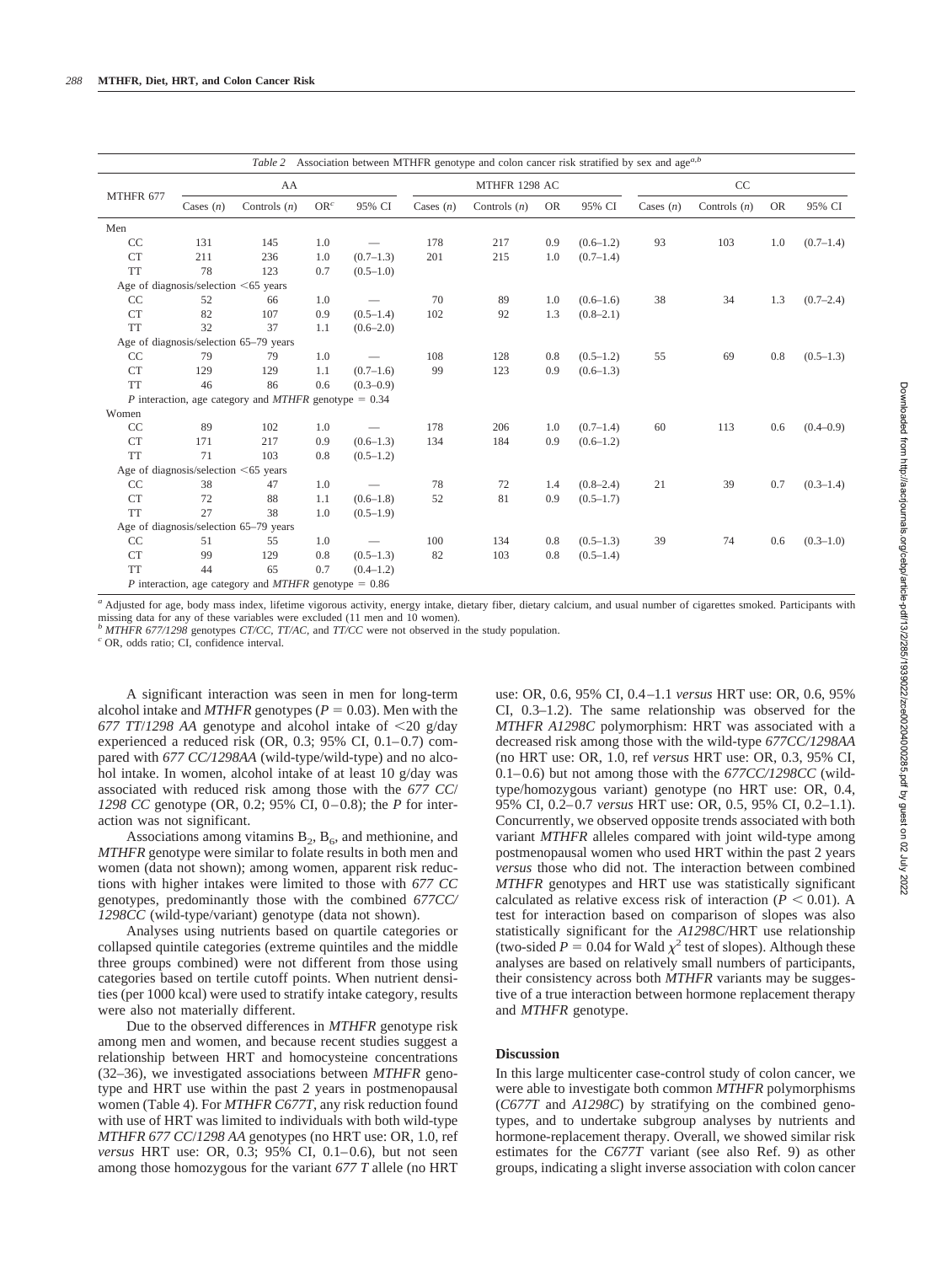|              |                                                                |                                                              |                 |                              | Table 3 Associations between MTHFR genotypes and colon cancer risk, stratified by dietary nutrient intakes (nonsupplement users) <sup>a,b</sup> |                |            |                                |             |                |            |                              |  |  |
|--------------|----------------------------------------------------------------|--------------------------------------------------------------|-----------------|------------------------------|-------------------------------------------------------------------------------------------------------------------------------------------------|----------------|------------|--------------------------------|-------------|----------------|------------|------------------------------|--|--|
| <b>MTHFR</b> |                                                                | MTHFR 1298 AA                                                |                 |                              |                                                                                                                                                 | AC             |            |                                |             | CC             |            |                              |  |  |
| 677          | Cases $(n)$                                                    | Controls $(n)$                                               | OR <sup>c</sup> | 95% CI                       | Cases $(n)$                                                                                                                                     | Controls $(n)$ | OR         | 95% CI                         | Cases $(n)$ | Controls $(n)$ | OR         | 95% CI                       |  |  |
| Men          |                                                                |                                                              |                 |                              |                                                                                                                                                 |                |            |                                |             |                |            |                              |  |  |
| CC           | Folate <sup>d</sup> P interaction = $0.90^e$                   |                                                              |                 |                              |                                                                                                                                                 |                |            |                                |             |                |            |                              |  |  |
| Low          | 32                                                             | 33                                                           | 1.0             |                              | 38                                                                                                                                              | 50             | 0.8        | $(0.4 - 1.6)$                  | 20          | 23             | 1.0        | $(0.4 - 2.1)$                |  |  |
| Int          | 35                                                             | 30                                                           | 1.3             | $(0.6 - 2.5)$                | 53                                                                                                                                              | 55             | 1.0        | $(0.5-1.9)$                    | 27          | 21             | 1.3        | $(0.6-2.9)$                  |  |  |
| High         | 28                                                             | 39                                                           | 0.7             | $(0.3-1.5)$                  | 37                                                                                                                                              | 53             | 0.6        | $(0.3-1.3)$                    | 24          | 26             | 1.0        | $(0.4 - 2.3)$                |  |  |
| <b>CT</b>    |                                                                |                                                              |                 |                              |                                                                                                                                                 |                |            |                                |             |                |            |                              |  |  |
| Low          | 54                                                             | 54                                                           | 1.1             | $(0.6 - 2.1)$                | 45                                                                                                                                              | 48             | 1.1        | $(0.6-2.0)$                    |             |                |            |                              |  |  |
| Int          | 56                                                             | 64                                                           | 0.9             | $(0.5-1.7)$                  | 51                                                                                                                                              | 56             | 1.0        | $(0.5-1.9)$                    |             |                |            |                              |  |  |
| High         | 37                                                             | 53                                                           | 0.7             | $(0.3-1.4)$                  | 52                                                                                                                                              | 51             | 1.1        | $(0.5-2.2)$                    |             |                |            |                              |  |  |
| TT           |                                                                |                                                              |                 |                              |                                                                                                                                                 |                |            |                                |             |                |            |                              |  |  |
| Low          | 18                                                             | 23                                                           | 0.8             | $(0.4 - 1.9)$                |                                                                                                                                                 |                |            |                                |             |                |            |                              |  |  |
| Int<br>High  | 18<br>$20\,$                                                   | 36<br>26                                                     | 0.6<br>0.8      | $(0.3-1.2)$                  |                                                                                                                                                 |                |            |                                |             |                |            |                              |  |  |
|              | Vitamin B <sub>12</sub> <sup>d</sup> —P interaction = $0.90^e$ |                                                              |                 | $(0.4 - 1.8)$                |                                                                                                                                                 |                |            |                                |             |                |            |                              |  |  |
| CC           |                                                                |                                                              |                 |                              |                                                                                                                                                 |                |            |                                |             |                |            |                              |  |  |
| Low          | 25                                                             | 33                                                           | 1.0             |                              | 32                                                                                                                                              | 61             | 0.7        | $(0.4 - 1.4)$                  | 19          | 19             | 1.5        | $(0.6 - 3.4)$                |  |  |
| Int          | 33                                                             | 37                                                           | 1.3             | $(0.6 - 2.6)$                | 54                                                                                                                                              | 44             | 1.7        | $(0.9 - 3.3)$                  | 29          | 31             | 1.4        | $(0.7-2.9)$                  |  |  |
| High         | 37                                                             | 32                                                           | 1.6             | (0.7–3.4)                    | 42                                                                                                                                              | 53             | 1.0        | $(0.5-2.2)$                    | 23          | 20             | 1.4        | $(0.6 - 3.4)$                |  |  |
| <b>CT</b>    |                                                                |                                                              |                 |                              |                                                                                                                                                 |                |            |                                |             |                |            |                              |  |  |
| Low          | 35                                                             | 51                                                           | 1.0             | $(0.5-2.1)$                  | 41                                                                                                                                              | 44             | 1.4        | (0.7–2.8)                      |             |                |            |                              |  |  |
| Int          | 55                                                             | 54                                                           | 1.4             | $(0.7 - 2.7)$                | 59                                                                                                                                              | 62             | 1.4        | (0.7–2.7)                      |             |                |            |                              |  |  |
| High         | 57                                                             | 66                                                           | 1.1             | $(0.6-2.2)$                  | 48                                                                                                                                              | 49             | 1.3        | $(0.8 - 2.7)$                  |             |                |            |                              |  |  |
| TT           |                                                                |                                                              |                 |                              |                                                                                                                                                 |                |            |                                |             |                |            |                              |  |  |
| Low          | 16                                                             | 27                                                           | 0.9             | $(0.5-1.9)$                  |                                                                                                                                                 |                |            |                                |             |                |            |                              |  |  |
| Int          | 19                                                             | 34                                                           | 0.8             | $(0.4 - 1.8)$                |                                                                                                                                                 |                |            |                                |             |                |            |                              |  |  |
| High         | 21                                                             | 24                                                           | 1.1             | $(0.5-2.6)$                  |                                                                                                                                                 |                |            |                                |             |                |            |                              |  |  |
|              |                                                                | Long-term alcohol intake $P$ interaction = 0.03 <sup>e</sup> |                 |                              |                                                                                                                                                 |                |            |                                |             |                |            |                              |  |  |
| CC           |                                                                |                                                              |                 |                              |                                                                                                                                                 |                |            |                                |             |                |            |                              |  |  |
| None<br>Mod  | 31                                                             | 25<br>$44\,$                                                 | 1.0             | $(0.3 - 1.1)$                | 28                                                                                                                                              | 40             | 0.5<br>0.6 | $(0.3-1.1)$                    | 14          | 21             | 0.5<br>0.8 | $(0.2-1.3)$<br>$(0.4 - 1.7)$ |  |  |
| High         | 31<br>33                                                       | 33                                                           | 0.6<br>0.6      | $(0.3-1.3)$                  | 59<br>41                                                                                                                                        | 67<br>51       | 0.5        | $(0.3-1.2)$<br>$(0.3-1.0)$     | 32<br>25    | 30<br>19       | 0.8        | $(0.4 - 1.9)$                |  |  |
| <b>CT</b>    |                                                                |                                                              |                 |                              |                                                                                                                                                 |                |            |                                |             |                |            |                              |  |  |
| None         | 38                                                             | 41                                                           | 0.8             | $(0.4 - 1.5)$                | 38                                                                                                                                              | 48             | 0.7        | $(0.3-1.3)$                    |             |                |            |                              |  |  |
| Mod          | 63                                                             | 70                                                           | 0.7             | $(0.4-1.3)$                  | 64                                                                                                                                              | 74             | 0.7        | $(0.3-1.2)$                    |             |                |            |                              |  |  |
| High         | 46                                                             | 60                                                           | 0.5             | $(0.2 - 0.9)$                | 46                                                                                                                                              | 33             | 0.9        | $(0.4 - 1.9)$                  |             |                |            |                              |  |  |
| TT           |                                                                |                                                              |                 |                              |                                                                                                                                                 |                |            |                                |             |                |            |                              |  |  |
| None         | 21                                                             | 26                                                           | 0.6             | $(0.3 - 1.4)$                |                                                                                                                                                 |                |            |                                |             |                |            |                              |  |  |
| Mod          | 17                                                             | 43                                                           | 0.3             | $(0.1 - 0.7)$                |                                                                                                                                                 |                |            |                                |             |                |            |                              |  |  |
| High         | 18                                                             | 16                                                           | 0.7             | $(0.3-1.8)$                  |                                                                                                                                                 |                |            |                                |             |                |            |                              |  |  |
| Women        | Folate <sup>d</sup> —P interaction = $0.09^e$                  |                                                              |                 |                              |                                                                                                                                                 |                |            |                                |             |                |            |                              |  |  |
| CC           |                                                                |                                                              |                 |                              |                                                                                                                                                 |                |            |                                |             |                |            |                              |  |  |
| Low          | 21                                                             | 14                                                           | 1.0             |                              | 35                                                                                                                                              | 46             | 0.5        | $(0.2 - 1.1)$                  | 16          | 18             | 0.6        | (0.2–1.7)                    |  |  |
| Int          | 19                                                             | 29                                                           | 0.5             | $(0.2 - 0.8)$                | 36                                                                                                                                              | 42             | 0.6        | $(0.3-1.4)$                    | 12          | 26             | 0.3        | $(0.2 - 0.8)$                |  |  |
| High         | 16                                                             | 20                                                           | 0.5             | $(0.2-1.3)$                  | 37                                                                                                                                              | 37             | 0.7        | $(0.3-1.7)$                    | 8           | 20             | 0.2        | $(0.1 - 0.7)$                |  |  |
| CT           |                                                                |                                                              |                 |                              |                                                                                                                                                 |                |            |                                |             |                |            |                              |  |  |
| Low          | 44<br>$28\,$                                                   | 58<br>43                                                     | 0.5<br>0.4      | $(0.3-1.1)$<br>$(0.2 - 0.9)$ | 28                                                                                                                                              | 37             | 0.5        | $(0.2 - 1.2)$                  |             |                |            |                              |  |  |
| Int<br>High  | 34                                                             | 35                                                           | 0.7             | $(0.3-1.1)$                  | 28<br>26                                                                                                                                        | 42<br>37       | 0.5<br>0.5 | $(0.2 - 1.1)$<br>$(0.2 - 1.4)$ |             |                |            |                              |  |  |
| TT           |                                                                |                                                              |                 |                              |                                                                                                                                                 |                |            |                                |             |                |            |                              |  |  |
| Low          | 16                                                             | 27                                                           | 0.4             | $(0.2 - 0.9)$                |                                                                                                                                                 |                |            |                                |             |                |            |                              |  |  |
| Int          | 13                                                             | 17                                                           | 0.5             | $(0.3-1.3)$                  |                                                                                                                                                 |                |            |                                |             |                |            |                              |  |  |
| High         | 15                                                             | 23                                                           | 0.4             | $(0.2-1.0)$                  |                                                                                                                                                 |                |            |                                |             |                |            |                              |  |  |
|              | Vitamin B <sub>12</sub> <sup>d</sup> —P interaction = $0.90^e$ |                                                              |                 |                              |                                                                                                                                                 |                |            |                                |             |                |            |                              |  |  |
| CC           |                                                                |                                                              |                 |                              |                                                                                                                                                 |                |            |                                |             |                |            |                              |  |  |
| Low          | 22                                                             | 19                                                           | 1.0             |                              | 37                                                                                                                                              | 45             | 0.7        | $(0.3-1.6)$                    | 14          | 17             | 0.8        | $(0.3 - 2.1)$                |  |  |
| Int          | 16                                                             | 25                                                           | 0.6             | $(0.2 - 1.4)$                | 27                                                                                                                                              | 50             | 0.4        | $(0.2 - 1.0)$                  | 15          | $25\,$         | $0.4\,$    | $(0.2 - 1.1)$                |  |  |
| High         | 18                                                             | 19                                                           | 0.7             | $(0.3-1.3)$                  | 44                                                                                                                                              | 30             | 1.2        | $(0.5-2.8)$                    | $\tau$      | 22             | 0.2        | $(0.1 - 0.7)$                |  |  |
| CT           |                                                                |                                                              |                 |                              |                                                                                                                                                 |                |            |                                |             |                |            |                              |  |  |
| Low          | 32                                                             | 44                                                           | 0.6             | $(0.3-1.4)$                  | 28                                                                                                                                              | 41             | 0.6        | $(0.3-1.3)$                    |             |                |            |                              |  |  |
| Int          | 40                                                             | 41                                                           | 0.8             | $(0.4 - 1.8)$                | 30                                                                                                                                              | 37             | 0.7        | $(0.3-1.6)$                    |             |                |            |                              |  |  |
| High         | 34                                                             | 51                                                           | 0.5             | $(0.2-1.2)$                  | 24                                                                                                                                              | 38             | 0.6        | (0.2–1.4)                      |             |                |            |                              |  |  |
| TT           |                                                                |                                                              |                 |                              |                                                                                                                                                 |                |            |                                |             |                |            |                              |  |  |
| Low          | 19                                                             | 26                                                           | 0.7             | $(0.3-1.5)$                  |                                                                                                                                                 |                |            |                                |             |                |            |                              |  |  |
| Int<br>High  | 11<br>14                                                       | 25<br>16                                                     | 0.4<br>$0.7\,$  | $(0.1-1.0)$<br>$(0.3-2.1)$   |                                                                                                                                                 |                |            |                                |             |                |            |                              |  |  |
|              |                                                                |                                                              |                 |                              |                                                                                                                                                 |                |            |                                |             |                |            |                              |  |  |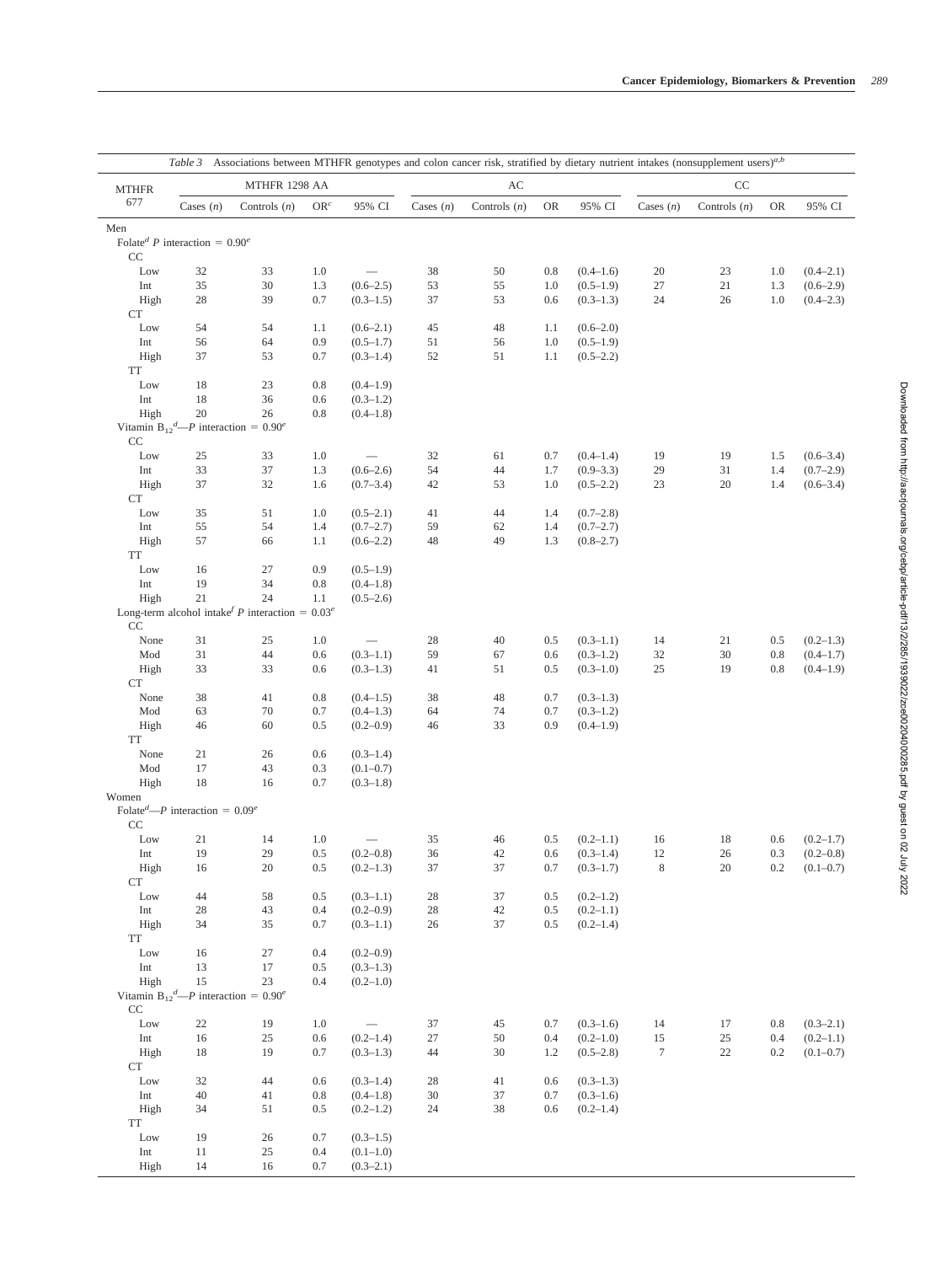| Table 3<br>Continued |             |                                                                           |                 |               |             |                |           |               |             |                |           |               |
|----------------------|-------------|---------------------------------------------------------------------------|-----------------|---------------|-------------|----------------|-----------|---------------|-------------|----------------|-----------|---------------|
| <b>MTHFR</b>         |             | MTHFR 1298 AA                                                             |                 |               | AC          |                |           | CC            |             |                |           |               |
| 677                  | Cases $(n)$ | Controls $(n)$                                                            | OR <sup>c</sup> | 95% CI        | Cases $(n)$ | Controls $(n)$ | <b>OR</b> | 95% CI        | Cases $(n)$ | Controls $(n)$ | <b>OR</b> | 95% CI        |
| CC                   |             | Long-term alcohol intake <sup><math>f - P</math></sup> interaction = 0.62 |                 |               |             |                |           |               |             |                |           |               |
| None                 | 33          | 34                                                                        | 1.0             |               | 51          | 67             | 0.8       | $(0.4 - 1.5)$ | 25          | 32             | 0.8       | $(0.4-1.6)$   |
| Mod                  | 15          | 21                                                                        | 0.7             | $(0.3-1.6)$   | 39          | 42             | 0.9       | $(0.5-1.7)$   | 9           | 20             | 0.4       | $(0.2-1.0)$   |
| High                 | 8           | 8                                                                         | 1.1             | $(0.3 - 3.2)$ | 18          | 16             | 1.1       | $(0.5-2.6)$   | 2           | 12             | 0.2       | $(0.0 - 0.8)$ |
| <b>CT</b>            |             |                                                                           |                 |               |             |                |           |               |             |                |           |               |
| None                 | 49          | 58                                                                        | 0.8             | $(0.4-1.5)$   | 64          | 62             | 0.7       | $(0.4 - 1.4)$ |             |                |           |               |
| Mod                  | 36          | 60                                                                        | 0.6             | $(0.3-1.2)$   | 50          | 42             | 0.9       | $(0.4 - 1.7)$ |             |                |           |               |
| High                 | 21          | 18                                                                        | 1.2             | $(0.5-2.7)$   | 20          | 12             | 0.6       | $(0.2 - 1.8)$ |             |                |           |               |
| <b>TT</b>            |             |                                                                           |                 |               |             |                |           |               |             |                |           |               |
| None                 | 26          | 37                                                                        | 0.7             | $(0.4-1.5)$   |             |                |           |               |             |                |           |               |
| Mod                  | 15          | 21                                                                        | 0.8             | $(0.3-1.8)$   |             |                |           |               |             |                |           |               |
| High                 | 3           | 9                                                                         | 0.3             | $(0.1-1.3)$   |             |                |           |               |             |                |           |               |

*a* Adjusted for age, body mass index, lifetime vigorous activity, energy intake, dietary fiber, calcium, usual number of cigarettes and folate, vitamin B<sub>2</sub>, vitamin B<sub>6</sub>, vitamin B<sub>6</sub>, vitamin B<sub>1</sub>, methionine, and alco

<sup>b</sup> MTHFR 677/1298 genotypes CT/CC, TT/AC, and TT/CC were not observed in the study population.

*<sup>c</sup>* OR, odds ratio; CI, confidence interval.

<sup>d</sup> Tertile cut-off points for men were: folate, 318/459 mcg/day; vitamin B<sub>12</sub>, 4.8/7.8 mcg/day. Tertile cut-off points for women were: folate, 273/388 mcg/day; vitamin B<sub>12</sub>, 3.5, 5.7 mcg/day.

*<sup>e</sup>* Relative excess risk due to interaction (31).

*f* High alcohol intake from consumption of beer, wine, and liquor averaged for 10 and 20 years ago: men,  $\geq$ 20 gm/day; women,  $\geq$ 10 gm/day.

risk (10, 37, 38). Surprisingly, the *1298 CC* variant genotype was associated with a significantly decreased risk among women (overall *CC versus AA* OR, 0.6; 95% CI, 0.4–0.9), and reduced risk estimates more strongly than the *C677T* polymorphism (*TT versus CC* OR, 0.8; 95% CI, 0.5–1.1). The biochemical relevance of the *A1298C* polymorphism is not well defined; although the variant allele has been shown to reduce MTHFR activity modestly *in vivo* and *in vitro* in lymphocyte extracts, a thorough biochemical evaluation of the human recombinant MTHFR protein by Yamada *et al.* (19) did not show a difference in its biochemical phenotype. *In vivo*, its effects on enzyme function appear less pronounced than those of the *C677T* polymorphism, as evidenced by little alteration of homocysteine or serum folate concentrations (17, 24). However, in studies of adult and childhood acute leukemia (21, 22) the *A1298C* variant has been found to be associated with reduced risk, at least of some subtypes. Keku *et al.* (23) reported recently a statistically significantly reduced risk of colon cancer among whites with the *677 CC*/*1298 CC* genotype (OR, 0.5; 95% CI, 0.2–0.8); these findings are consistent with the risk reduction seen in our study among women (OR, 0.6) but not men (OR, 1.0). Within the Physician's Health Study, risk for this subgroup of individuals was reported as OR, 0.78 (95% CI, 0.36–1.72; Ref. 39); these confidence intervals were wide because the risk estimate was based on 15 cases and 28 controls. Nonetheless, the findings are certainly consistent with the larger case-control study by Keku *et al.* (23) and the one presented here. Interestingly, within the Physician's Health Study, individuals with the genotype combination of wild-type *677 CC* and variant *1298 CC* had marginally elevated homocysteine concentrations (12.3 *versus* 10.8 nmol/ml for w/w), which lends support to an *in vivo* phenotype for the *A1298C* polymorphism (39).

The amino acid affected by this single nucleotide substitution, Glu429, is located near the binding site for the allosteric MTHFR inhibitor *S*-adenosyl-methionine, and, thus, may possibly affect feedback inhibition. Although current experimental data do not show differences of *S*-adenosyl-methionine binding, studies of the impact of *A1298C* under different nutritional

status have not yet been undertaken. It has been suggested that the decreased levels of activity stem from differences in protein stability rather than from the properties of the purified enzyme *per se* (19).

For both *MTHFR* polymorphisms, risk estimates associated with the variant alleles were lower among older men and women (Table 2). These findings suggest that other factors associated with aging interact with *MTHFR.* However, the relationships observed are inconsistent with our study on colorectal adenoma (12).

Because risk of colorectal neoplasia associated with MTHFR activity has been shown previously to differ by nutritional status (10–12, 40, 41), we stratified the analyses of genotype combinations by dietary intakes of folate and nutrients involved in folate metabolism (vitamin  $B_{12}$ , vitamin  $B_6$ , vitamin  $B_2$ , alcohol, and methionine). Among individuals who reported never having taken multivitamins or other supplements regularly (67%), associations were similar to reports by others (10–12), indicating that a reduced risk associated with higher folate intakes was observed only among those with *MTHFR 677 CC* (wild-type) or *CT* genotype, but not *TT* with reduced enzyme activity. The study population was recruited before any fortification of food sources, and the nutritional assessment included a detailed in-person dietary interview with food models; results include only individuals with a complete diet history. Our study supports a reduced risk associated with higher vitamin  $B_{12}$  intakes among women with wild-type  $677CC$  genotype, particularly when combined with a *1298CC* variant genotype. However, no such associations were seen among men, and the risk estimates were fairly unstable due to the few individuals in each cell.

Among women, high alcohol intake  $(\geq 10g/day)$  was associated with a decreased risk for carriers of the homozygous variant *MTHFR* genotypes (*677 CC/1298 CC:* OR, 0.2, 95% CI, 0.0–0.8; *677TT/1298AA:* OR, 0.3, 95% CI, 0.1–1.3, both compared with *677CC/1298AA* reference group). For men, a significant risk reduction with moderate alcohol consumption (20g/day) was seen among individuals with the variant *677TT/1298AA* genotype, but not for the variant *677CC/*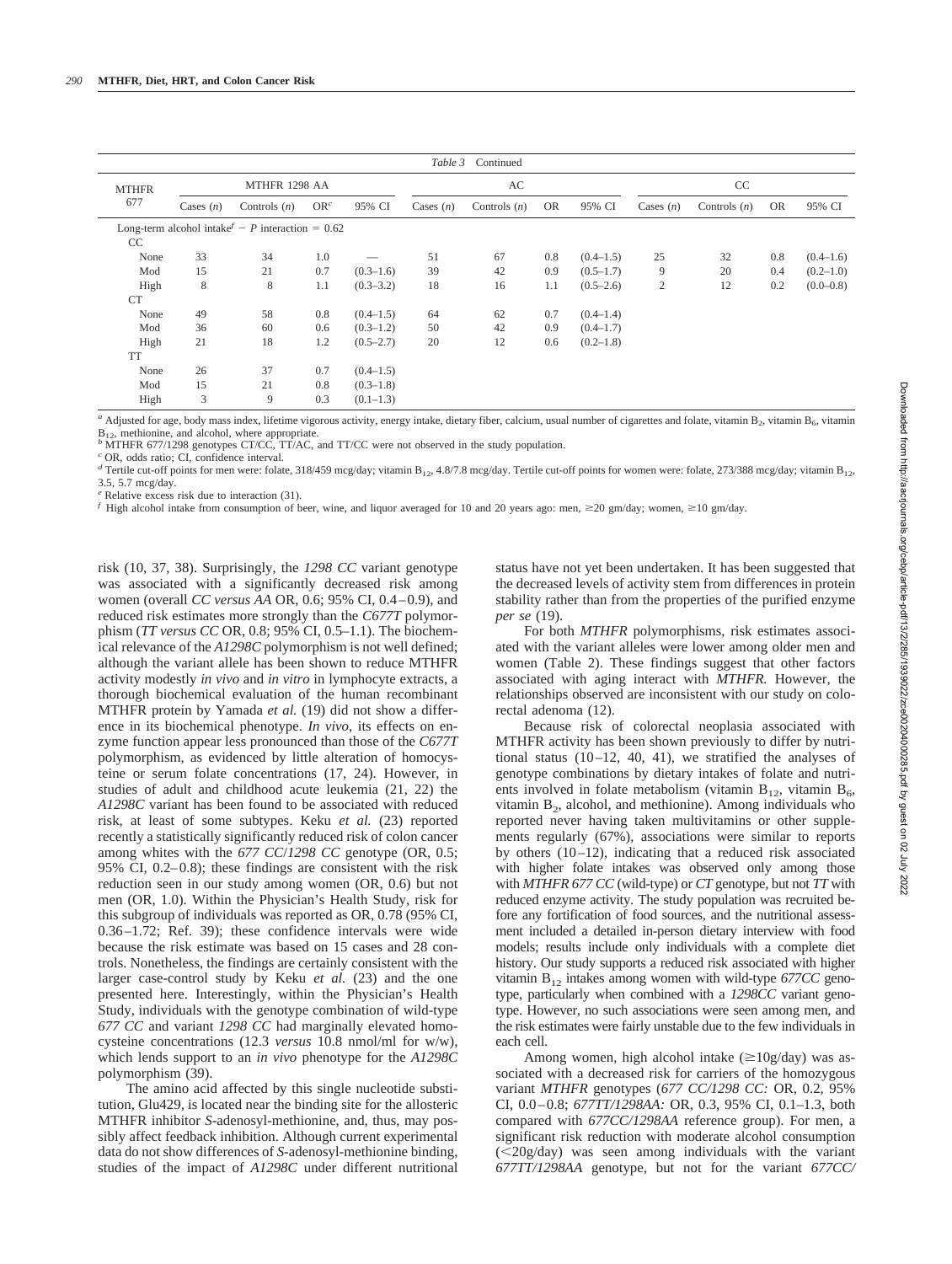| Table 4                               | Association between MTHFR genotypes and colon cancer risk, stratified by hormone replacement therapy (postmenopausal women) <sup>a</sup> |             |                   |            |                               |              |              |            |                               |               |              |            |                               |  |  |
|---------------------------------------|------------------------------------------------------------------------------------------------------------------------------------------|-------------|-------------------|------------|-------------------------------|--------------|--------------|------------|-------------------------------|---------------|--------------|------------|-------------------------------|--|--|
|                                       | MTHFR 677                                                                                                                                |             | <b>MTHFR 1298</b> |            |                               |              |              |            |                               |               |              |            |                               |  |  |
| Recent hormone<br>replacement therapy |                                                                                                                                          | AA          |                   |            |                               |              |              | AC         |                               | <sub>CC</sub> |              |            |                               |  |  |
|                                       |                                                                                                                                          | Cases $(n)$ | Ctrls $(n)$       | Odds ratio | 95%<br>confidence<br>interval | Cases<br>(n) | Ctrls<br>(n) | Odds ratio | 95%<br>confidence<br>interval | Cases<br>(n)  | Ctrls<br>(n) | Odds ratio | 95%<br>confidence<br>interval |  |  |
| N <sub>o</sub>                        | CC                                                                                                                                       | 70          | 61                | 1.0        |                               | 107          | 120          | 0.8        | $(0.5-1.2)$                   | 35            | 76           | 0.4        | $(0.2 - 0.7)$                 |  |  |
|                                       | <b>CT</b>                                                                                                                                | 115         | 127               | 0.8        | $(0.5-1.2)$                   | 92           | 100          | 0.8        | $(0.5-1.3)$                   |               |              |            |                               |  |  |
|                                       | TT                                                                                                                                       | 46          | 64                | 0.6        | $(0.4-1.1)$                   |              |              |            |                               |               |              |            |                               |  |  |
| Yes                                   | CC                                                                                                                                       | 10          | 31                | 0.3        | $(0.1 - 0.6)$                 | 41           | 61           | 0.6        | $(0.3-1.0)$                   | 12            | 23           | 0.5        | $(0.2-1.1)$                   |  |  |
|                                       | <b>CT</b>                                                                                                                                | 33          | 58                | 0.5        | $(0.3-0.9)$                   | 31           | 43           | 0.6        | $(0.4-1.1)$                   |               |              |            |                               |  |  |
|                                       | TT                                                                                                                                       | 17          | 26                | 0.6        | $(0.3-1.2)$                   |              |              |            |                               |               |              |            |                               |  |  |

*<sup>a</sup>* Adjusted for age, body mass index, lifetime vigorous activity, energy intake, diet fiber, calcium, usual number of cigarettes smoked. Relative excess risk due to interaction  $P < 0.01$ . Wald  $\chi^2$  test of slopes, *A1298C*/HRT use relationship  $P = 0.04$ . Wald  $\chi^2$  test of slopes, *C677T*/HRT use relationship  $P = 0.09$ .

*1298CC* genotype. These results are consistent with our findings for colorectal adenomas, showing a reduced risk among moderate drinkers with the *MTHFR 677TT* genotypes (12). However, other groups, particularly those involving prospective data collection, have reported opposite trends (*e.g.,* increased risks with higher alcohol consumption and *677 TT* genotypes; Refs. 10, 37, 41). The underlying biological mechanisms with respect to an interaction between folate and moderate alcohol consumption are unclear; most studies on the effects of alcohol consumption on folate absorption or metabolism have focused on very high, chronic alcohol intakes  $(42-44)$ .

Our study showed some evidence for an interaction between estrogen status and *MTHFR* genotypes. Inverse associations between HRT and colon cancer incidence were only evident among women carrying both *MTHFR* wild-type alleles. Similarly, reduced risks associated with both *MTHFR* variants were limited to women who did not report current or recent use of hormone replacement therapy. Several recent studies show reductions of homocysteine concentrations under HRT (32–34, 36), or variations in homocysteine concentrations among women of different ages and lifestyles that are consistent with effects attributable to estrogen status (35). One study has investigated modifying effects of the *MTHFR C677T* polymorphism on the HRT-homocysteine relationship and observed no discernable differences, yet did not appear to have sufficient statistical power to test for such an interaction (34).

*MTHFR* genotypes can affect methylation capacity, as illustrated by studies on overall methylation patterns in lymphocytes (45, 46). It is also known that methylation of the estrogen receptor is an early event in colorectal carcinogenesis, which may be less likely to occur in the presence of HRT or endogenous estrogens (47–49). However, there is currently no clear biological rationale linking overall methylation capacity (based on the availability of the methyl-donor *S*-adenosylmethionine) to hypermethylation of a specific gene. Our study provides support for a possible link between MTHFR or folate and estrogen status in colorectal carcinogenesis, which should be pursued in further studies.

In summary, the *MTHFR A1298C* polymorphism may be as relevant in predicting colon cancer risk as the *C677T* variant, at least among women. This finding raises questions about the possible impact of the A1298C polymorphism on the function of MTHFR or its regulation; the interaction with use of HRT warrants additional investigation.

# **Acknowledgments**

We thank Sandra Edwards and Leslie Palmer at the University of Utah for the data collection efforts of this study, and Juanita Leija for assistance with genotyping.

# **References**

1. Wagner, C. Biochemical role of folate in cellular metabolism. Folate in health and disease. New York: Marcel Dekker, 1995.

2. Freudenheim, J. L., Graham, S., Marshall, J. R., Haughey, B. P., Cholewinski, S., and Wilkinson, G. Folate intake and carcinogenesis of the colon and rectum. Int. J. Epidemiol., *20:* 368–374, 1991.

3. Benito, E., Obrador, A., Stiggelbout, A., Bosch, F. X., Mulet, M., Munoz, N., and Kaldor, J. A population-based case-control study of colorectal cancer in Majorca. I. Dietary factors. Int. J. Cancer, *45:* 69–76, 1990.

4. Meyer, F., and White, E. Alcohol and nutrients in relation to colon cancer in middle-aged adults. Am. J. Epidemiol., *138:* 225–236, 1993.

5. Glynn, S. A., Albanes, D., Pietinen, P., Brown, C. C., Rautalahti, M., Tangrea, J. A., Gunter, E. W., Barrett, M. J., Virtamo, J., and Taylor, P. R. Colorectal cancer and folate status: a nested case-control study among male smokers. Cancer Epidemiol. Biomark. Prev., *5:* 487–494, 1996.

6. Baron, J. A., Sandler, R. S., Haile, R. W., Mandel, J. S., Mott, L. A., and Greenberg, E. R. Folate intake, alcohol consumption, cigarette smoking, and risk of colorectal adenomas. J. Natl. Cancer Inst., *90:* 57–62, 1998.

7. Konings, E. J., Goldbohm, R. A., Brants, H. A., Saris, W. H., and van den Brandt, P. A. Intake of dietary folate vitamers and risk of colorectal carcinoma: results from The Netherlands Cohort Study. Cancer (Phila.), *95:* 1421–1433, 2002.

8. Su, L. J., and Arab, L. Nutritional status of folate and colon cancer risk: evidence from NHANES I epidemiologic follow-up study. Ann. Epidemiol., *11:* 65–72, 2001.

9. Slattery, M. L., Potter, J. D., Samowitz, W., Schaffer, D., and Leppert, M. Methylenetetrahydrofolate reductase, diet, and risk of colon cancer. Cancer Epidemiol. Biomark. Prev., *8:* 513–518, 1999.

10. Ma, J., Stampfer, M. J., Giovannucci, E., Artigas, C., Hunter, D. J., Fuchs, C., Willett, W. C., Selhub, J., Hennekens, C. H., and Rozen, R. Methylenetetrahydrofolate reductase polymorphism, dietary interactions, and risk of colorectal cancer. Cancer Res., *57:* 1098–102, 1997.

11. Chen, J., Giovannucci, E., Hankinson, S. E., Ma, J., Willett, W. C., Spiegelman, D., Kelsey, K. T., and Hunter, D. J. A prospective study of methylenetetrahydrofolate reductase and methionine synthase gene polymorphisms, and risk of colorectal adenoma. Carcinogenesis (Lond.), *19:* 2129–2132, 1998.

12. Ulrich, C. M., Kampman, E., Bigler, J., Schwartz, S. M., Chen, C., Bostick, R., Fosdick, L., Beresford, S. A., Yasui, Y., and Potter, J. D. Colorectal adenomas and the C677T MTHFR polymorphism: evidence for gene-environment interaction? Cancer Epidemiol. Biomark. Prev., *8:* 659–668, 1999.

13. Ulrich, C. M., Bigler, J., Bostick, R., Fosdick, L., and Potter, J. D. Thymidylate synthase promoter polymorphism, interaction with folate intake, and risk of colorectal adenomas. Cancer Res., *62:* 3361–3364, 2002.

14. Choi, S. W., and Mason, J. B. Folate and carcinogenesis: an integrated scheme. J. Nutr., *130:* 129–132, 2000.

15. Duthie, S. J. Folic acid deficiency and cancer: mechanisms of DNA instability. Br. Med. Bull., *55:* 578–592, 1999.